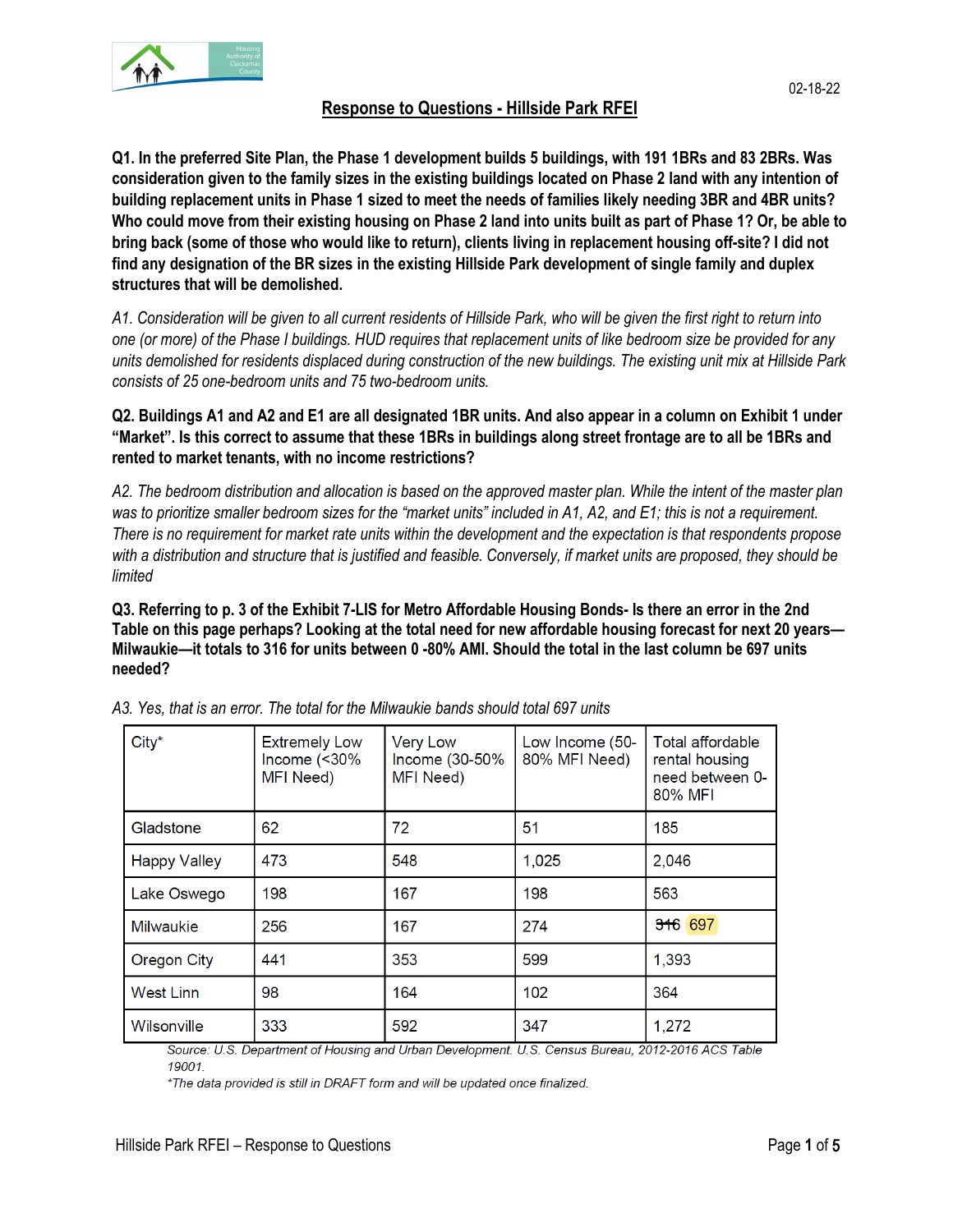

**Q4. Page 4 of the LIS specifies that 50% of the units produced with benefit of Metro Affordable Housing Bonds have to be 2 bedrooms and larger. When I turn to your colorful Exhibit 1, Building Data, I count 198 of the 500 that would be newly built.**

- **Q4a. Does that requirement apply to this proposed project, such that the 198 of 500 new units, is short the 50% requirement for new projects utilizing Metro Bonds that are 2BRs and larger?**
- *A4a. The 50% requirement (406 total) applies to projects across the HACC portfolio and includes Hillside Park as well as additional projects and therefore the existing unit configuration is acceptable.*
- **Q4b. Or, have you deleted the Market units you designate in your Exhibit 1 Table, that is, 170 units from the 500, for a total of 330 units and 198 2BR+ favorably exceeds the 50% requirement?**
- *A4b. Please see the answer to question 'a' above*
- **Q4c. With the Metro bonds amount of \$116,188,094 to support 812 units, I figured that per unit, you are willing to fund from Metro bonds, \$143,088 per unit, up to \$35 million dedicated to Hillside, Phases 1 and 2. Would that per unit amount apply? Such that \$35 million would help the capital costs for about 243 units. Is that HACC's metric for the \$35 million, part of building at least 234 units of the 500? Or is your Metro Bond funding allowed to be less specifically targeted to # of units and part of the capital stack to build "no less than" some number of units?**
- *A4c. In general, that is correct. It is unlikely to award metro funds at a higher per unit cost. Yes, the assumption is that if a developer would like to access metro funds then a minimum of 240-250 units would need to meet metro qualifications*.

**Q5. The Metro Bond parameters indicate that the bond proceeds cannot be used for units that have existing affordability requirements. Would that, then, apply to the 100 of 500 new units proposed in the Master Plan that are designated "replacement units"? Since those would mirror, likely, the 50% or 30% AMI restrictions true of the units being demolished?**

*A5. Metro's Work Plan states that "Bond Measure funds may be used to pay for qualified capital costs associated with the following: Construction of new affordable housing as part of the redevelopment of a residential property with existing public affordability restrictions, as long as the redevelopment results in a substantial net increase in the total number of affordable homes."* 

### **Q6. Does the housing authority have any funds available to help pay for the streets and other public infrastructure shown on the concept plan for the site?**

*A6. The Authority does not currently anticipate contributing sources to the infrastructure.* 

### **Q7. Will the housing authority entertain proposals that adjust or reduce the number of units shown on the concept plan?**

*A7. Proposers are welcome to include alternative concept plans with varying unit configurations and distributions. That being said, if the overall units vary greatly form the approved master plan, it is unlikely the City would approve the variance.*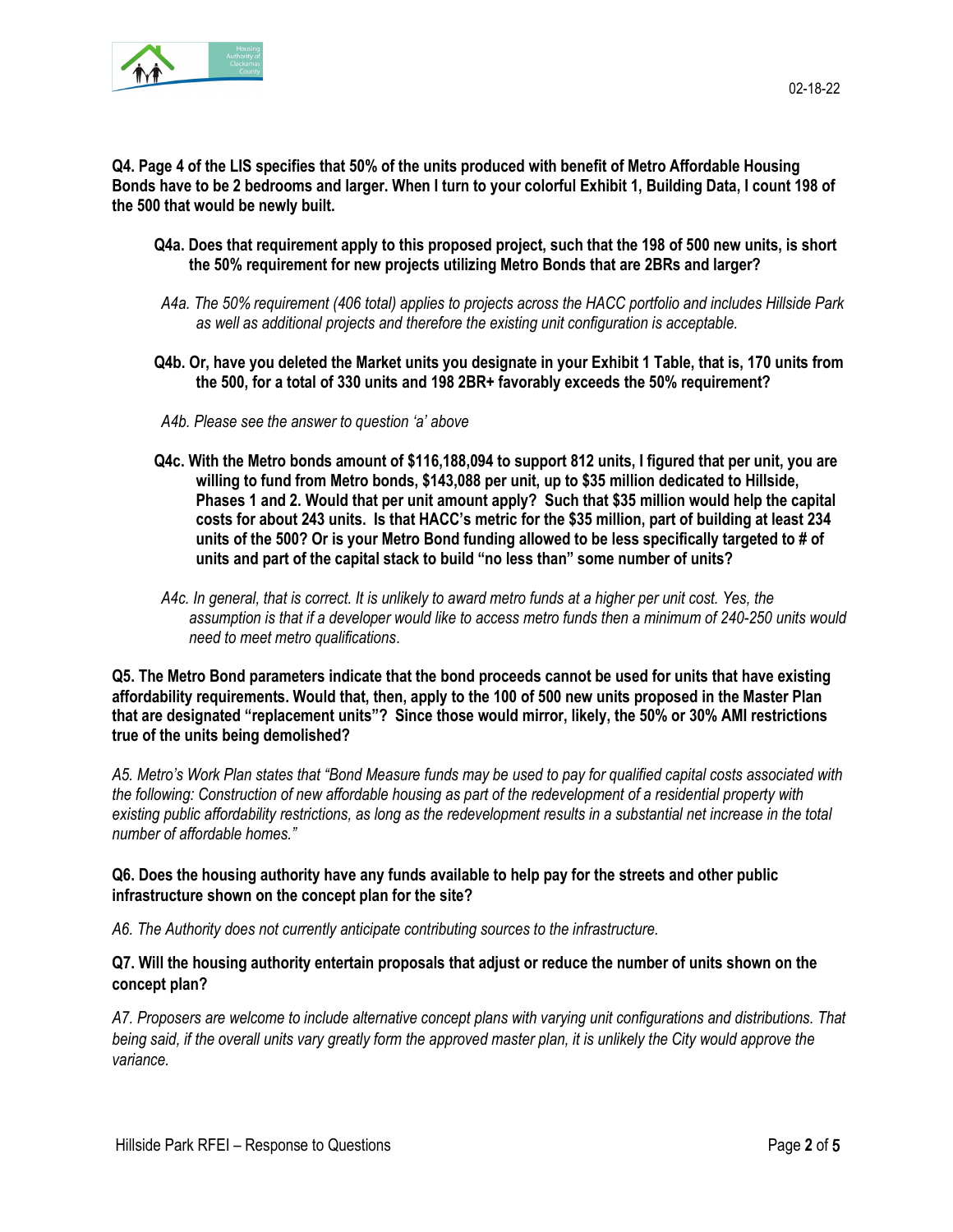

*A8. The mixed-use buildings will provide the opportunity to add some small, neighborhood focused commercial uses to the site that will enhance the area. The community expressed interest in uses such as a health clinic, a coffee shop, and other small business interests that might support the neighborhood residents.*

### **Q9. Is the City planning any major streetscape improvements along 32nd Avenue?**

*A9. Mitigation is not triggered by the development at any of the study street intersections. At the southern accessway of the site, a left turn pocket is required to mitigate impacts for vehicles access the site from northbound 32nd Ave. The additional ridership generated by the site will require improving adjacent bus stops. Two existing TriMet bus stops are located on 32nd Ave; one just north of the intersection with the existing Hillside Ct (stop #7342), and the second just north of the intersection with future Meek Street (stop #7349). Based on consultations with TriMet designers these two stops will be combined into a single bus stop located between SE Dwyer and SE Meek Sts and enhanced as part of the development. The new combined stop will include a raised curb/bus platform to facilitate bus loading and a new 4 ft by 8 ft transit shelter. Pedestrian access to the stop will also be improved with a new crosswalk and with ADA ramps on both sides of 32nd Ave, and new refuge islands in the center of the street to calm traffic and prevent cars from pulling around the stopped bus. The new bus stop will be sized for future growth by allowing room for a larger shelter (4 ft by 12 ft) and a trash can in the future. The consolidation of the bus stops is anticipated to occur as part of Phase 2 of the development when the bulk of the 32nd Ave frontage improvements will be constructed. No additional right-of-way dedications should be required to facilitate the new combined stop.* 

### **Q10. Can you please provide the demographic information on the current resident of the public housing site?**

*A10. See demographic data* on page 5.

## **Q11. Does the above RFEI have an estimated value, ideal construction start date, and end date at this time?**

*A11. No, the RFEI does not have an estimated value or ideal construction start date and end date. Time is of the essence, however, all Metro Bond funded projects must have begun construction by 2026 at the very latest.*

## **Q12. Has funding for horizontal infrastructure been identified?**

*A12. No, that is the purpose of the RFEI.*

#### **Q13. Will streets and utilities be public up to the property lines?**

*A13. Yes, streets and shared utilities are publicly owned and the lots define right of way up to the property line of the lot.* 

#### **Q14. Who will provide maintenance?**

*A14. Since the streets and Right of Way are publicly owned, the City of Milwaukie would maintain the streets and landscape maintenance up to the property line.*

#### **Q15. Is there flexibility to make the internal streets private?**

*A15. No – public funding is provided to the capital improvements of the property and it will remain public. A developer may elect to create private streets within their lot, but this would likely be limited to a drive aisle, etc. and would likely be very inefficient in the context of the newly-created public streets.*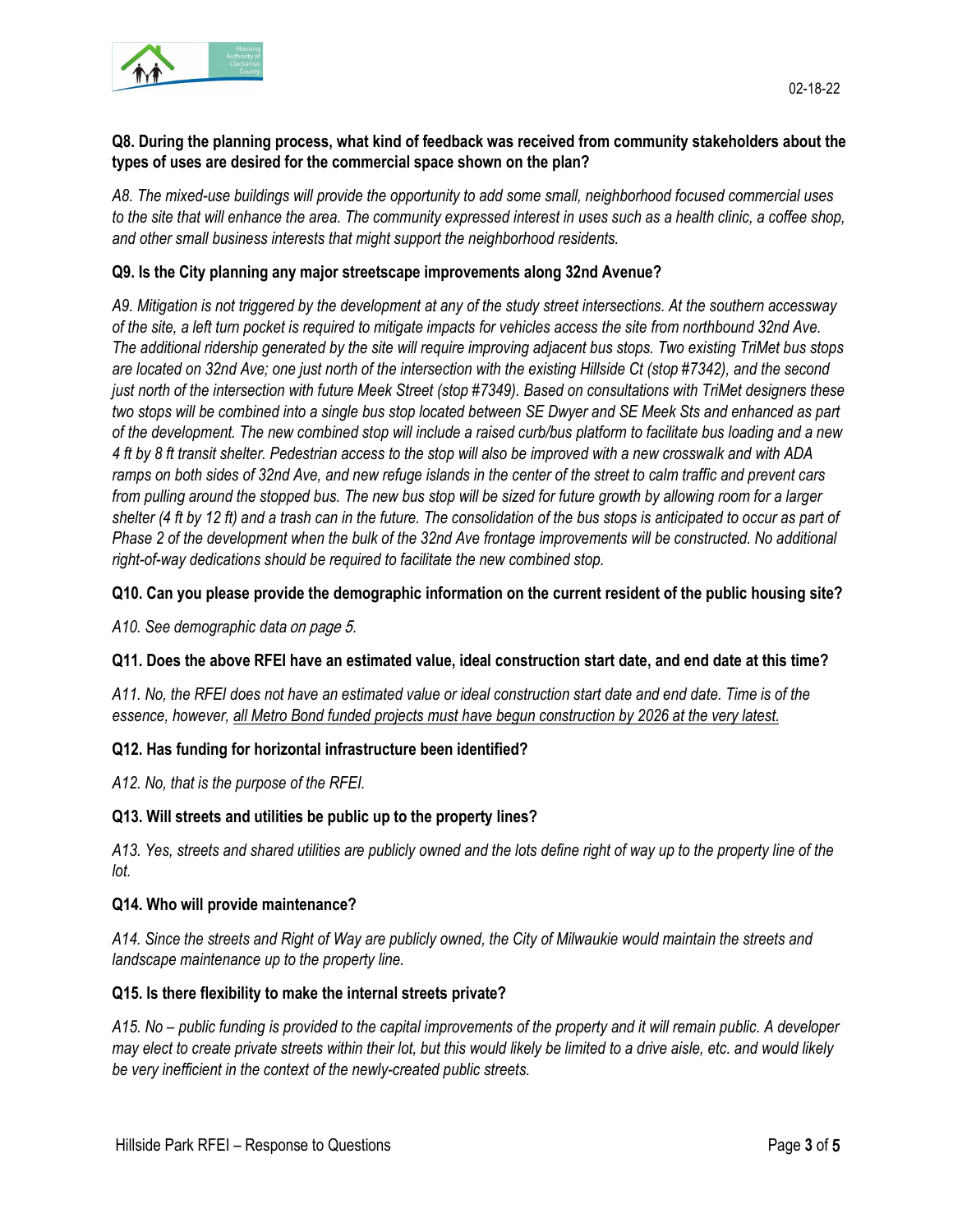

#### **Q16. Will dedications/widenings be required on SE 32nd Ave?**

*A16. Yes, Per the Traffic Impact Study review, a left-turn lane is required for north bound SE 32nd Avenue at Meek Street as mitigation for expected trip increases. This left-turn pocket must be constructed prior to (or concurrently with) that phase of development which creates greater than 325 residential units. Note, right of way is taken from the northbound side of 32nd Ave to create the left turn lane.* 

### **Q17. Will upgrades to water, sewer, and storm drain facilities serving the site be required to improve condition or capacity?**

*A17. No upgrades are required for offsite / downstream water, sanitary or storm systems. Studies were done during the master planning phase and confirmed with city staff that there are available capacities for the proposed master plan development.* 

#### **Q18. Will undergrounding of overhead utilities on SE 32nd Ave be required?**

*A18. Unknown at this stage.*

#### **Q19. Are covers and divider pages included in page count?**

*A19. No.*

#### **Q20. What can you share about the composition of the selection committee?**

*A20. The selection committee will likely include members of the Clackamas County Housing Authority, other local Housing Authorities, local governments, consultants, and other members to be identified.* 

#### **Q21. DSCR is listed at 1.2 in the RFEI but as 1.25 in Exhibit 1: Development Assumptions. Which is the correct number?**

*A21. You may assume 1.20*

#### **Q22. Metro bond funds are listed at \$36MM in the RFEI and \$35MM in Exhibit 1. Which is the correct number?**

*A22. \$36MM in Metro bonds have been set aside for this project*